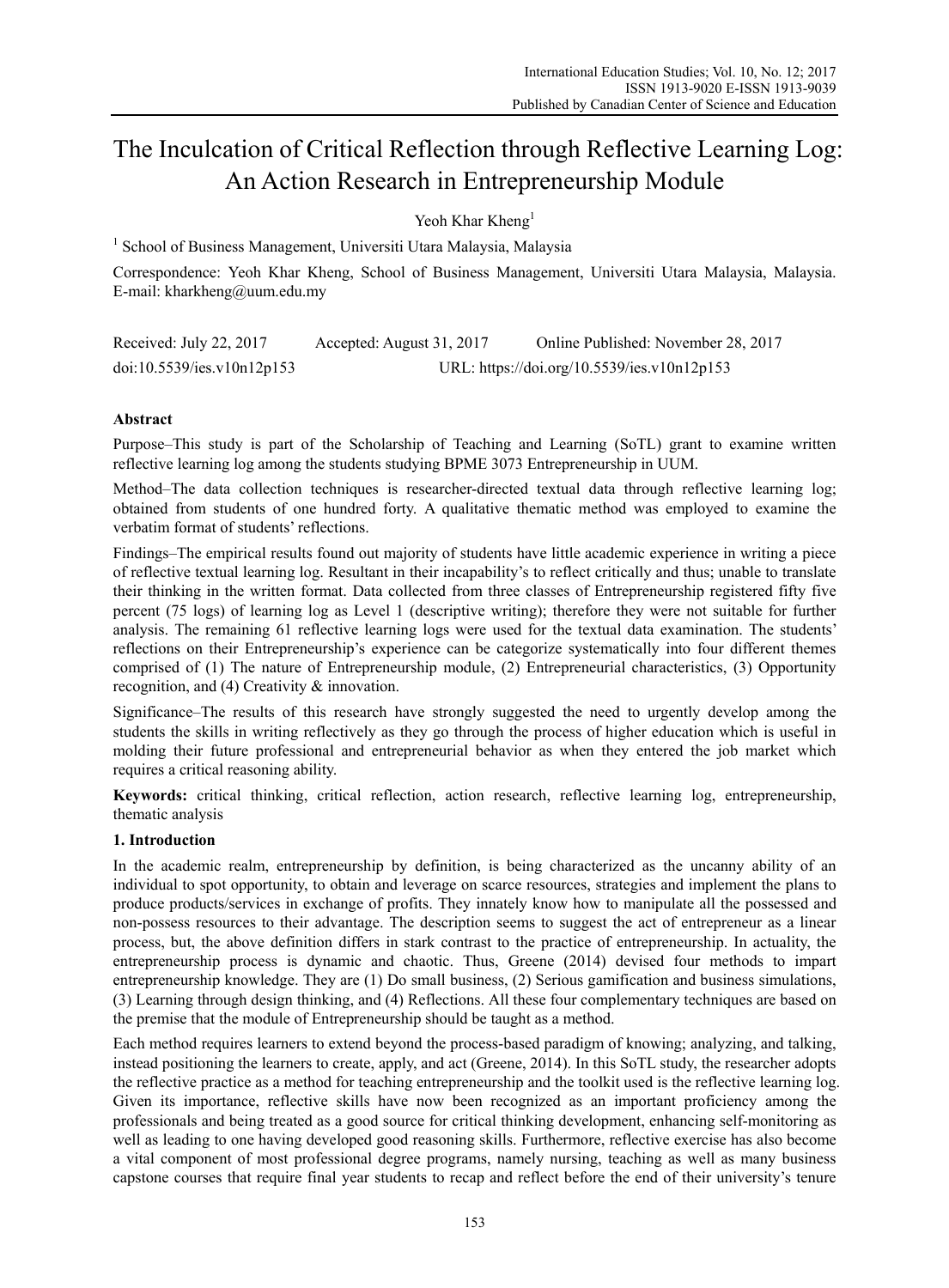#### (Chalk & Hardbattle, 2007).

Reflection is a significant process by which knowledge is derived from experience. When reflecting, one considers an experience that has happened and tries to understand or explain it, which often leads to insight and deep learning—or ideas to test on new experiences. Reflection is particularly important for puzzling experiences, operating under conditions of high ambiguity, and problem-solving. As a result, it should not be a surprise that reflection is a pivotal component of entrepreneurship education and also a way of practicing entrepreneurship.

In this study, the researcher hopes the students in BPME 3073 Entrepreneurship to develop a strong sense of awareness and appreciation of reflecting by looking at what they are doing/learning now in Entrepreneurship module. This type of reflection is often referred to as "reflection-in-action" (Schon, 1987). Students who lack of this reflection-in-action are likely to make mistakes of repeating the same dysfunctional behavior/attitude/decision in their future career/entrepreneurial endeavor, therefore impede their advancement in their respective fields. Students who possess this appreciation of reflection demonstrate it through reflective writing. Reflective writing is a metacognitive, "thinking about your thinking" process (Martinez, 2006). As a metacognitive process, the student is able to appreciate the deeper, underlying issues (Martinez, 2006), rather than accepting a superficial interpretation of the problem, which may present in a professional/entrepreneurial context (Mair, 2011).

This unit of analysis of this research was the third and final year students of entrepreneur and BBA in University Utara Malaysia. As to evaluate the appreciation of reflection-in-action among my students of Entrepreneurship, they have to submit (Week 10) one reflective learning logs for the purpose of formative assessment.

Yinger and Clark (1981) believe that written reflection is more useful and meaningful than oral reflection. The verbatim format of a reflective log has been hailed as new to my students given that the routine formative coursework's of this module usually comprised of quizzes, tests, guided business plan and summative exam.

This research was carried out with the 3 main aims as to:

- 1) Analyze the extent to which students who are taking entrepreneurship module can reflect critically on the learning process,
- 2) Categories the emerging themes of entrepreneurship from those who fulfill the Hatton & Smith's level of critical reflection  $(2,3 \& 4)$  and,
- 3) Examine the insight from those who can reflect critically in their learning log.

# **2. Significance of the Study**

In this SoTL study, the researcher adopts the reflective practice as a method for teaching entrepreneurship and the data collection techniques is researcher-directed textual data through reflective learning log. Given its importance, reflective skills have now been recognized as an important proficiency among the professionals and being treated as a good source for critical thinking development, enhancing self-monitoring as well as leading to one having developed good reasoning skills. Furthermore, reflective exercise has also become a vital component of most professional degree programs, namely nursing, teaching as well as many business capstone courses that require final year students to recap and reflect before the end of their university's tenure (Chalk & Hardbattle, 2007). However, actually putting vague thoughts or feelings into a format that other people read is not a process that some people enjoy or find easy (Harvey & Knight, 1996) and such skills can be especially difficult to develop for Malaysia's students which traditionally have adopted Instructivist learning techniques.

# **3. Critical Reflective Learning**

It is difficult to compose our reasoning process in a type of reflection yet it ought to be practiced in learning, it typifies learning in a considerably more significant way. The utilization of reflective learning log can help to report thinking process which in turns encourages educator to reach a conclusion on the learning advancement of the students. The whole process of composing in such manner may have some way or another forced student to ponder on what they have been learning in class and in this manner to encourage further learning. According to Cowan (1998, p. 16), a student is said to be doing reflection when…"*he notices that there is something peculiar about the issue that she is pondering, in comparison with the cases she has experienced in class; and when she also contrast what the difference is, and what she ought to do about it."*

Dewey (1933) opined that reflection enables one to be taking part in profound thought with a specific aims to get an intricate importance of something, changing over instability into understanding which prompts activity. This is in agreement to what Moon (1999) in which reflection involve mental action that happens in connection to the handling of complex thoughts which are ordinarily found during the process of learning. In this way, in order to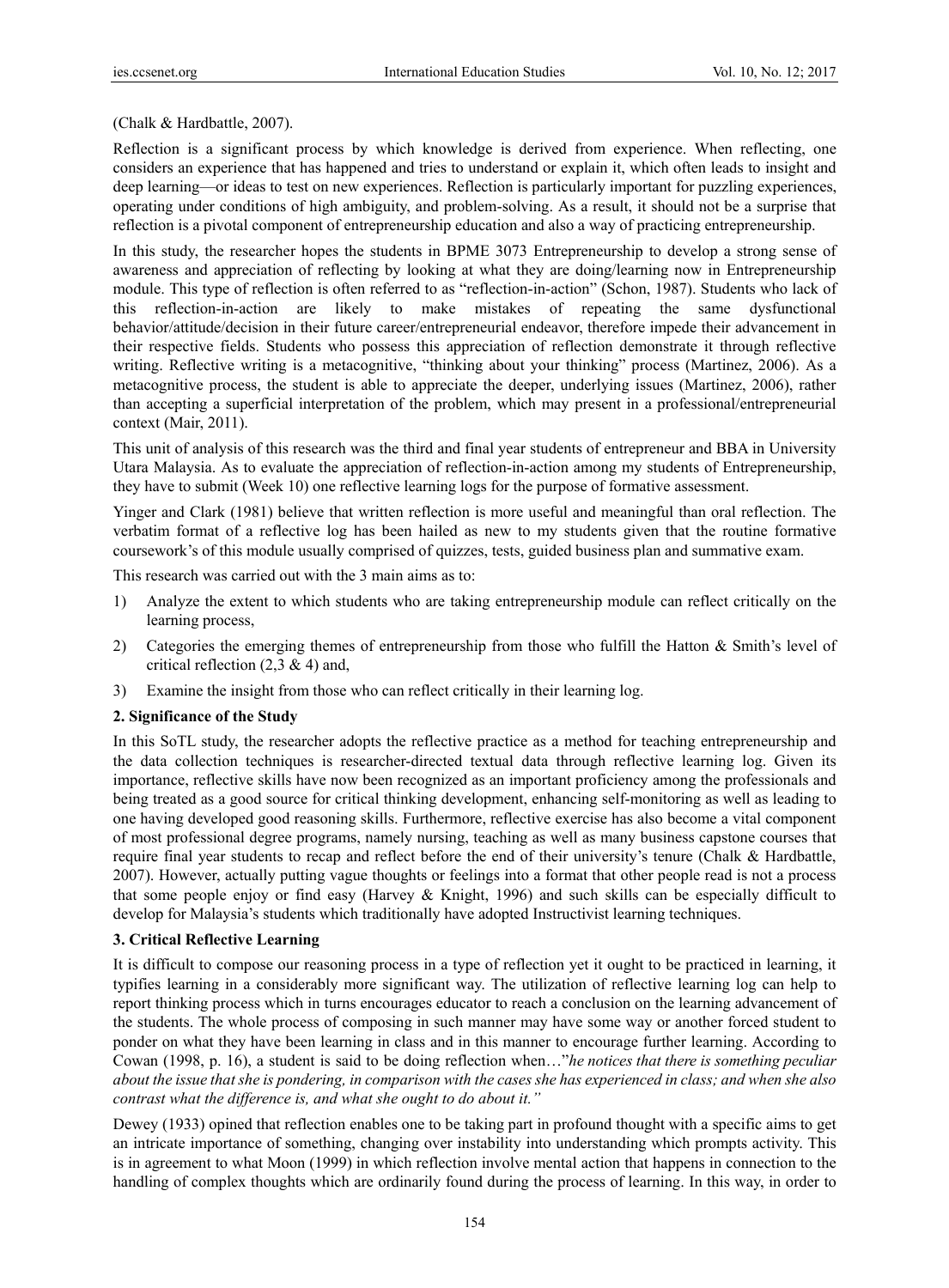understand the advantages of reflection, students ought to be required to reflect and to compose a reflective log with the goal that they can see the significance of the learning exercises that have been done. Accordingly, reflection log will uncover the reasoning since the whole procedure of composing is indeed cognitive activity (Luidens, 1997). Besides, idea illuminations and alterations happen because of the need to introduce information in various formats amid the reflection writing process. In that capacity, it is normal that amid this process, the student will have the capacity to evolve new perspectives and view the information in a different angle (Yinger & Clark, 1981).

#### **4. Methodology**

The research methodology used in this study was classroom-based educational action research (Angelo, 1991; Elliott, 1991). Part of effective teaching is the ability to reflect on what is happening in the classroom, and to identify any differences in what was planned and what actually occurred. By conducting "systematic, intentional inquiry" within his/her own classroom, the instructor builds a better understanding of his/her own practice (Cochran-Smith & Lytle, 1993, p. 7).

Toward the start of the academic session of 2015/2016, all students registering the BPME 3073 Entrepreneurship in University Utara Malaysia had been made aware of the idea of reflective writing through the reflective learning log (Moon, 1999) that will be graded as part of their coursework. The motive to include the reflective learning log as a major graded coursework is to entice students to take a serious attitude due to the syndrome of "strategic learner" (Kneale, 1997) meaning which, any class activities which is not graded may not able to secure participation and attention from the students. Besides, not to include the reflective learning log in a formal appraisal can send a negative message to the students about the importance of this piece of reflective assignment. Towards the end of the semester, it was found that four students did not submit their reflective learning log. Hence, only 136 learning logs were obtained to examine the themes and the level of the critical reflection.

In this qualitative research, one hundred forty students of three classes (as a unit of analysis); in which they have to submit one graded reflective learning logs that will go towards the final mark of ten percentage. At the very beginning of the class, students have been informed that they might only be compensated a maximum of five percent should they descriptively compose the reflective learning. Thus, the researcher will considers those students who could acquire a score of over 5 percentage points, can be considered as the individuals who could accomplish the learning outcome of the formative assessment (refer to Appendix 2).

Integrity guidelines were strictly observed in this study. All the students' agreement to participate as respondents had been obtained and I use pseudonyms to report the results in this study was strictly adhered to. This is to make sure my students have no whatsoever hesitation in expressing their opinions, thoughts, doubts, and any inhibiting elements that will not make them reflect critically (Marshall & Rossman, 1999). This academic freedom is paramount to groom student to become critical thinkers.

#### *4.1 The Framework for Critical Reflection*

Since this reflective learning log is a graded formative assessment, all the students had been briefed on reflective learning log, in terms of their formats, the benefits, the different writing techniques, types of reflection and levels of reflection. For the purpose of the evaluation, the researcher adopted the framework as recommended by Hatton and Smith (1995) with the aims of awarding marks and increasing objectivity. The framework contained four levels of reflections (Hatton & Smith, 1995) (which was made know to the students as marking rubric) as delineated underneath:

(1) Descriptive reflecting work (contains no elements of reflection) –Level 1

(2) Descriptive reflection (a portrayal of occasions with reflection from one point of view) –Level 2

(3) Dialogic reflection (some "stepping back" from occasions and the acknowledgment of optional perspectives)  $-$ Level 3

(4) Critical reflection (mindfulness that similar activities and occasions are seen contrastingly by various people) – Level 4

In carrying out the study, the researcher gave a verbal assurance to the students that their marks will not be deducted when they give truthful and critical account on any topics reflected in this Entrepreneurship. In a similar light, the students were likewise being reminded that their evaluations won't be influenced emphatically should it contain simply compliments for the said module. The students were informed that assessment will exclusively fixate on the nature of reflection indicated in view of the Hatton and Smith's (1995) framework.

A very simple hand guiding framework were given to student in undertaking their reflective learning log by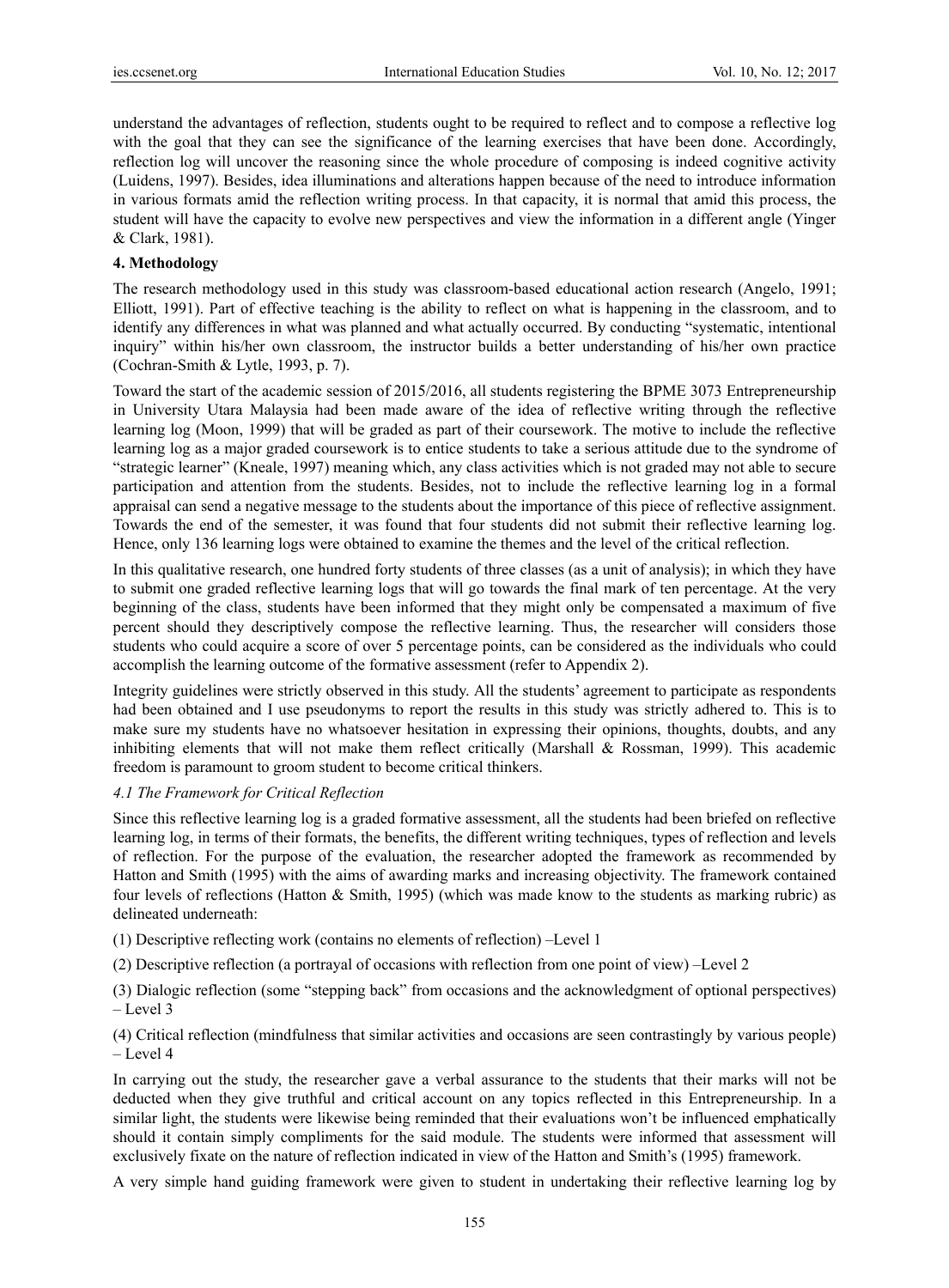providing three cues which they could structure their reflective log around. The first question was: What have you learnt from the module up until this point? The second was what are the main points in this module that give you knowledge on turning you into an entrepreneur? The third question was in what capacity will you have the ability to utilize the learning from this module in your professional career?

The prompts were used to lead the students to compose a piece of critical, reflective learning log and prevent them from deviate too far from the objectives of this academic exercise. But, only twelve students used the scaffolding structure, most of them written the learning log through a free-form style. The reasons why only handful students utilize the three cues to write simply point to the fact that it was much easier to write descriptively than critically. To reflect critically and to write the reflection in a critical manner is very demanding. Hence, writing reflective learning logs should be encouraged further because it is very educational by nature to our students.

# **5. Analyses and Discussions**

Based on the score sheets for reflective learning logs (see Appendix 2), the Table 1 presents the percentage of scores for the graded reflective learning logs.

Table 1. Frequency of score percentage for graded reflective learning log & the achieved level of reflections

| Percentage of Score | Frequency     |
|---------------------|---------------|
| $1\% - 5\%$         | 75 (Level 1)  |
| 6%                  | 35 (Level 2)  |
| 7%                  | 17 (Level 3)  |
| 8%                  | $7$ (Level 4) |
| 9%                  | $2$ (Level 4) |
| 10%                 | 0             |

All of the reflective learning logs in the findings were obtained from the students that have achieved the score of six percentage points to nine percentage points based on Appendix 2. Seventy five (approximately fifty five percent) of the reflective learning logs was categorized as level 1 (from one percent to five percent) in which the reflections were merely descriptive in nature. As a result, they were not included in the analysis. The remaining of sixty one reflective learning logs was considered to be above Level 2 achievement of reflection and this study used all of them for further analysis. Considering seventy five learning logs had been disposed of were large (approximately fifty five per cent), it may give a noteworthy indication that to reflect and to write critically can be trying. This is due to the absence of capacity in thinking critically or it could likewise be an indication that the students were basically not inspired in doing this formative assessment at all.

To examine and to categories the findings from these reflective learning logs, the approach of thematic was used in this study. All sixty one reflective learning logs were used in anonymity and all reflections were in written format. In examining the textual data, the researcher used open coding (based on constant comparative methods) (Strauss & Corbin, 1998) to highlight reflection themes that keep repeatedly developing across the writing exercise from my students in Entrepreneurship module. The researcher assigned labels to the reflective learning logs, as a means to identify patterns in the students' reflection and discussion. In addition, the researcher also engaged in peer examination to ensure that the textual analysis was reliable and that the researcher owns biases and predispositions would not affect the interpretation of the data (Gray, 2004).

The students' reflections on their Entrepreneurship's experience could be grouped into four different reflection organizing themes comprised of:

- 1) The nature of Entrepreneurship module,
- 2) Entrepreneurial characteristics,
- 3) Opportunity recognition, and
- 4) Creativity and innovation.
- *5.1 Entrepreneurship Module*

This theme was formed based on the student's reflections on the essence of the Entrepreneurship module. At the beginning chapter, much has been written on the Entrepreneurships as an academic discipline and it was a heated debate. Students in BPME 3073 were being informed on this academic debate. Forty five reflective samples were written related to the debate of Entrepreneurship as an academic discipline. Some thirty students reflected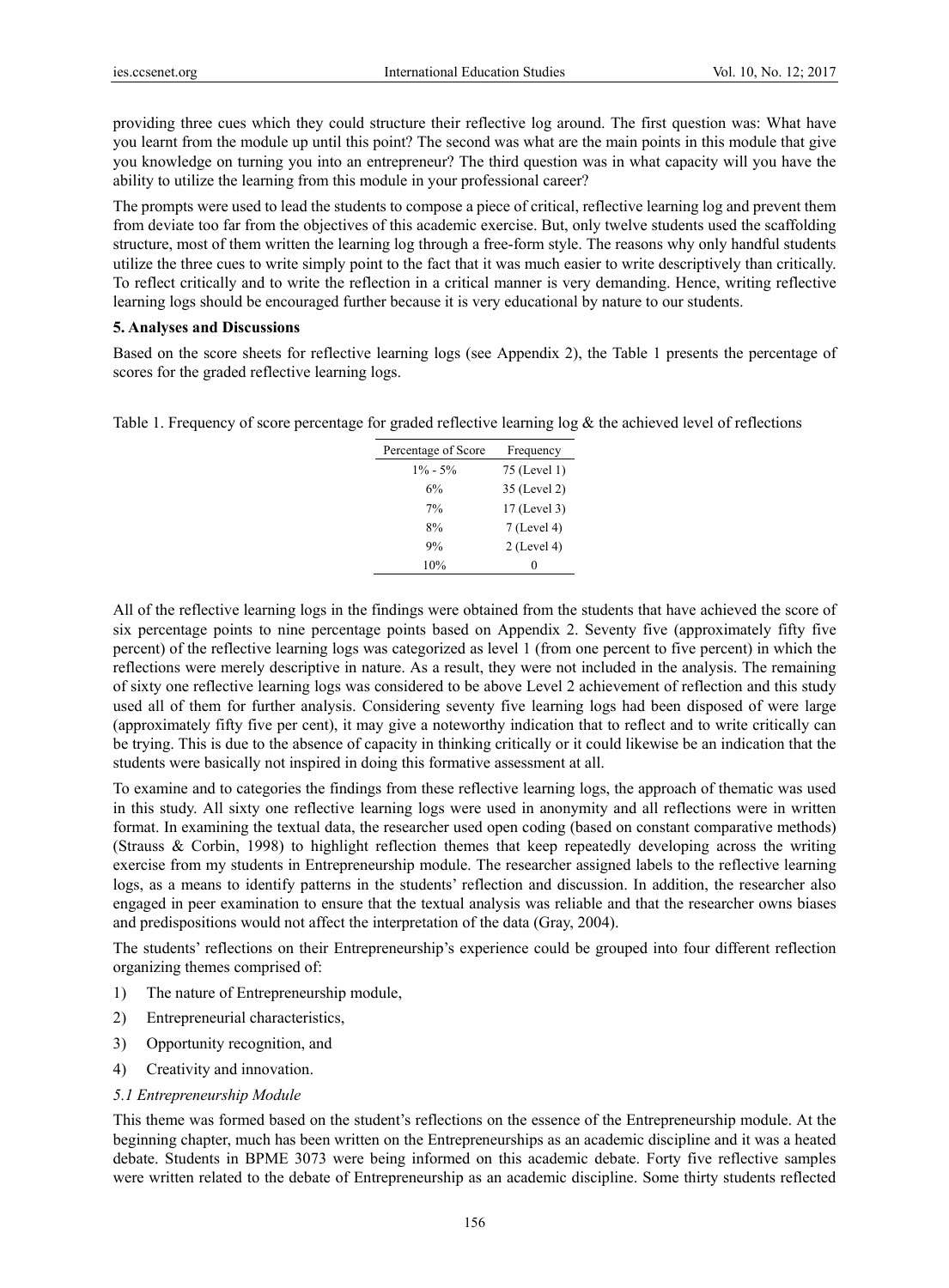in the Entrepreneurship module as exciting and eye opening. But six students strongly opined the module is too general, too obvious and plain common sense. BPME 3073 did not specifically teach them the intricacies of being a real entrepreneur, but just to pass their examination. Some people say - entrepreneurship cannot be taught in the classroom setting. Below were the excerpts from our students whose names had been disguised:

**Sonia:** *After study this module for more than 6 weeks, I found that this module of entrepreneurship is unnecessary and should not include in the BBA syllabus. This is due to the fact that entrepreneur is a person who hated study and hated going to school so much and they quit school. They are lazy come to study books. That is the reason they become entrepreneur. Nobody wants them. They are on their own. My good friend told me that, in present day, even if you have degree, but the pay still very low and not enough to fulfill all the monthly expenses. Thus, my friend made the decisions to quit university and venture out to seek her own future. I can't comprehend my friend decision to stop university [sic].* 

Sonia was questioning the legitimacy of this module as she found this module was not useful for her. From her anecdotal example presented above, she opined that to be an entrepreneur, she does not need to study Entrepreneurship as a subject because many successful entrepreneurs never set foot in the ivory tower, they just do it (*she quotes the budding entrepreneur dislike study*). She even goes to the great length to argue that a degree was not sufficient to guarantee a successful life thereafter.

**May:** *In my humble view, this "Entrepreneurship" subject was irrelevant to study. My past experiences on this kind of subject were dulled and I register it just to fulfill my BBA credit requirements. I think we do not need to register for BPME 3073 at all. For me, to become a real entrepreneur, do not need to memories all the entrepreneurship theories. Because even we have study by hard all the entrepreneurial theories, it cannot transform us to become budding entrepreneur. As for the true entrepreneurs, they become a successful entrepreneur even though never take this subject. This module cannot turn me into one entrepreneur, may be can for some of my classmates! But when study this module, I dream to become a respectable entrepreneur like Tony Fernandez [sic].* 

As like Sonia, May, also poured her heart out on this subject in the negative way (*irrelevant to study).* May wants to be a successful entrepreneur, but she did not think studying the module per se with all the Entrepreneurship's concepts and theories will transform her to become one (*it is still not guarantee us to become a successful entrepreneur).* Similar to Sonia, May also questioned the legitimacy of this module as they felt bored, wasting their time and to the very core, they just to complete their credit hours of this module to obtain a degree.

But what expressed above by Sonia and May did not reflect the current trend in the world of business and academic. In recent years, we have seen an extraordinary proliferation of entrepreneurship and small business courses and programs in colleges and universities worldwide (Solomon, 2006). From its origins until today, entrepreneurship research and teaching has met many important milestones. It appears that such rocketing interest in entrepreneurship has shaped not only scholarly writing, but also initiated a "revolution" in entrepreneurship education at academic institutions. This "revolution" has also sparked an interesting scholarly discourse between Kuratko (2004, 2005) and Katz (2006, 2008) about the maturity and legitimacy of entrepreneurship as not only a field of study but also a field relevant to higher education.

In other words, the adoption of programs (i.e. entrepreneurship) makes the higher education institutions like UUM relevant and it signals that UUM graduates have the preparation they need to succeed in a competitive environment. This goes as far as hiring employees based on the legitimacy they provide to the institution (UUM) rather than their (graduates) actual capabilities. This should augur well for UUM graduates like Sonia and May as it was compulsory for all BBA undergraduates to take this module.

As with Entrepreneurship's theories as highlighted by May, Fiet (2001) specifically addresses this issue when he observes the large number of adjuncts that teach entrepreneurship:

*Students must learn theory in order to understand the future consequences of their entrepreneurial decisions. Thus, it seems improbable that adjuncts can effectively teach the course. Teaching theory is rarely the strength of adjuncts (Fiet, 2001, pl. 9).* 

**Edi:** *My initial view on this Entrepreneurship class is that it will be very interesting as it will train me to become an entrepreneur. It is cool. But at the same time have some worries as it might involve a lot of readings and readings is hard. True to my predictions, yes, it involved a lot of reading but it is fun as that I immersed myself in the topic that I read. For instance, business franchise is a "hot" topic in this module. Thus, it entices me to wonder far that in the future I will become a very rich franchisee and how will be exciting in managing the franchise. As a bumiputra, I intend to become budding successful entrepreneurs and I would aspire to become*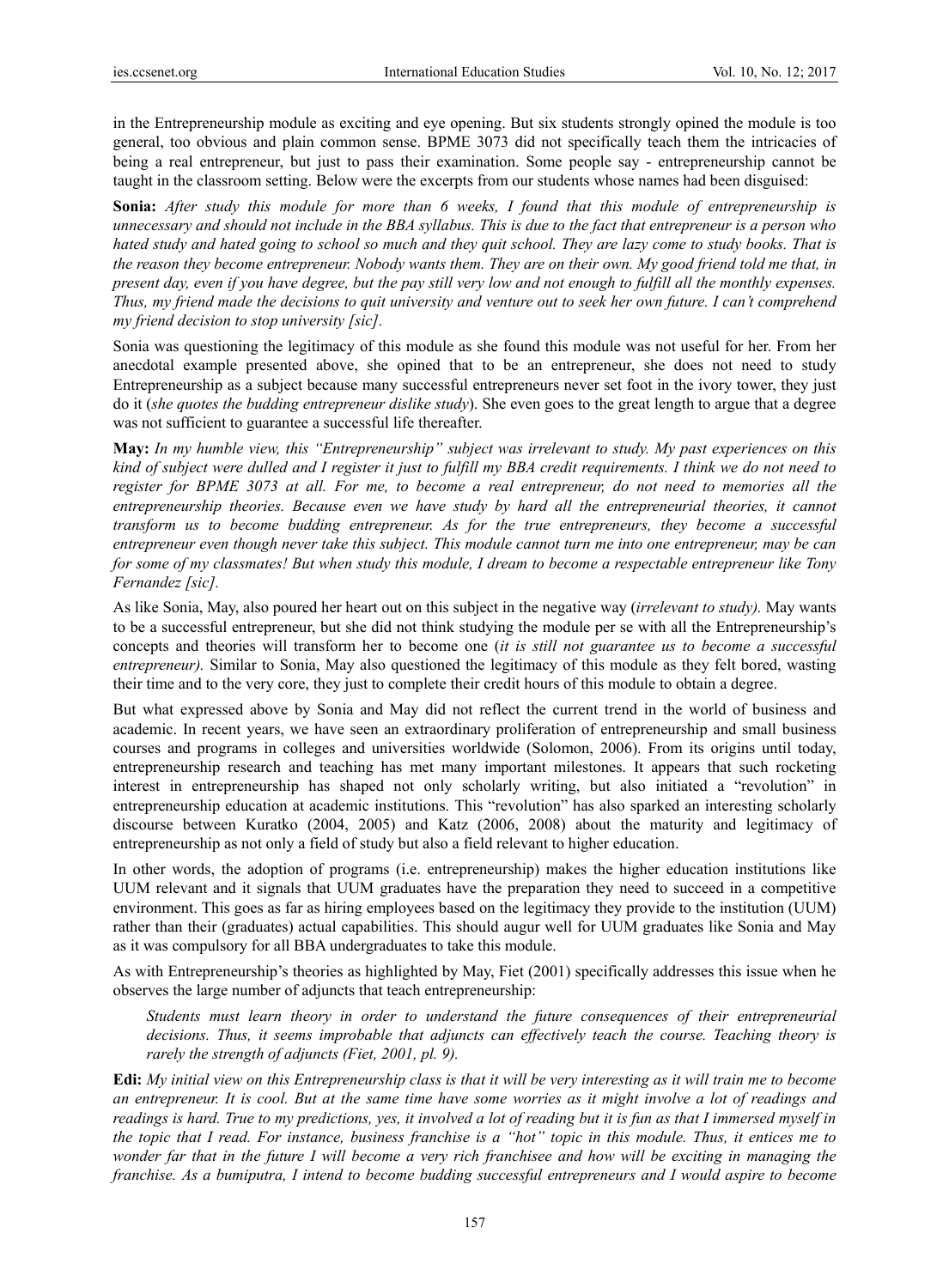#### *like them in the near future [sic].*

**Keat Meng:** *Based on the knowledge that I had learned in the class, I have a clearer understanding about what is entrepreneurship and it change many of my misconception about entrepreneurship. It really inspires me. However, becoming an entrepreneur is not an easy task because they have to face many problems and make the best choice of every decision. It needs a good planning before we start our business [sic].* 

Despite the negative attitude in this Entrepreneurship module, positive changes in Edi's behavior reflected through his comments as well as the realization from Keat Meng can be quite motivating as both of them start to aware the beneficial aspects of this module. A cursory review of most of the reflective learning logs displayed the similar viewpoints as echoed by Edi. Many topics in this module had managed to correct their long held misassumption and misperceptions on their worldview on entrepreneurship. They start to appreciate that 21<sup>st</sup> century business globalization indeed needs entrepreneur to go through a systematic training as like this module to cope with the onslaught of the globalization. This module also stimulates Edi's imagination as he envisions himself as a successful franchise entrepreneur in the future. He went on to search list of successful bumiputra entrepreneurs so that Edi can emulate and be good as them. As for Keat Meng, he managed to correct its misinterpretations on the concepts of entrepreneur and aspire to become one. He also has high awareness that to start a business is no easy feat can be done with good planning (*It needs a good planning before we start our business).* 

#### *5.2 Entrepreneurial Characteristics*

Sixty one reflective learning logs were related to the entrepreneur's traits and idiosyncrasies. Thirty five students made specific reflections that learning the entrepreneurial characteristics had demonstrated the importance of "taking calculated risks, ideation, control of our own future", something they had not done previously or that the *"module has made me rethink my personal beliefs and has made me consider to become entrepreneur"*. Many students made specific reflections about their intention to use whatever they had learnt from the module to help them venture into their small businesses and achieve their "dream". In short, this module reveals the secret ingredients that mold successful entrepreneur like Tony Fernandez "invincible"

**Zaitun**: *I discovered that even woman have a major potential to become successful entrepreneur. Not only man can become successful entrepreneur. The video shown in the class demonstrates that woman likewise have the business attributes that the men had. The woman likewise has the strong enthusiasm, discipline and desire to become successful entrepreneur and this passion is as much as men. As I would like to think, everybody likewise can turn into a successful entrepreneur regardless of the gender, age, and nationality. It is just relies upon the individual themselves that they truly need to be [sic].* 

Zaitun reflects emotionally for the above account. As a woman, Zaitun strongly opined that a successful entrepreneur does not belong to man only; woman as shown in the video during the class can also become successful. In her frame of mind, woman equal with man in the endeavor of entrepreneurship. Clearly, in this account, self-questioning is evident (an 'internal dialogue' is set up at times) in Zaitun and she is deliberating between different views of her own mindset on woman entrepreneur (before and after watching the video on Ugandan women entrepreneurs making straw bags). This account shows quite deep reflection, and it does incorporate a recognition that the frame of reference with which an event is viewed can change according to the emotional state in which it is written, the acquisition of new information (through the video), the review of ideas and the effect of time passing.

**Lina:** *In any case, the most intriguing thing in Chapter1 is that it makes me think more whether I ought to be an entrepreneur or not, and if I need to be entrepreneur why? As I thoroughly consider all once more, I imagine that being entrepreneur may be something to be thankful for me since I truly need to have my very own full control life, and offer something to my family particularly my folks, and lives like how I have dream some time recently. In any case, at that point when consider the difficulties to be entrepreneur these days, it sort of breaking me apart as I envision myself in an extremely challenging predicament of being entrepreneur. Simply considering the challenges that I will confronted makes me thinking about how extreme the life it is for those entrepreneur when they initially began [sic].* 

Like Zaitun, Lina is self-questioning herself (*whether I should be an entrepreneur or not?)*. Lina is deliberating between different views of her own behavior (different views of her own and others). She delves into the question "Why I want to become entrepreneur"? She starts to envision the benefits of becoming one successful entrepreneur, but also worry about the huge challenges that are going to be encountering before becoming one. Lina says: "*But then when think about the challenges to be an entrepreneur nowadays, it kind of breaking me apart as I picture myself in a very difficult situation".* This shows Lina is learning new skills in contemplating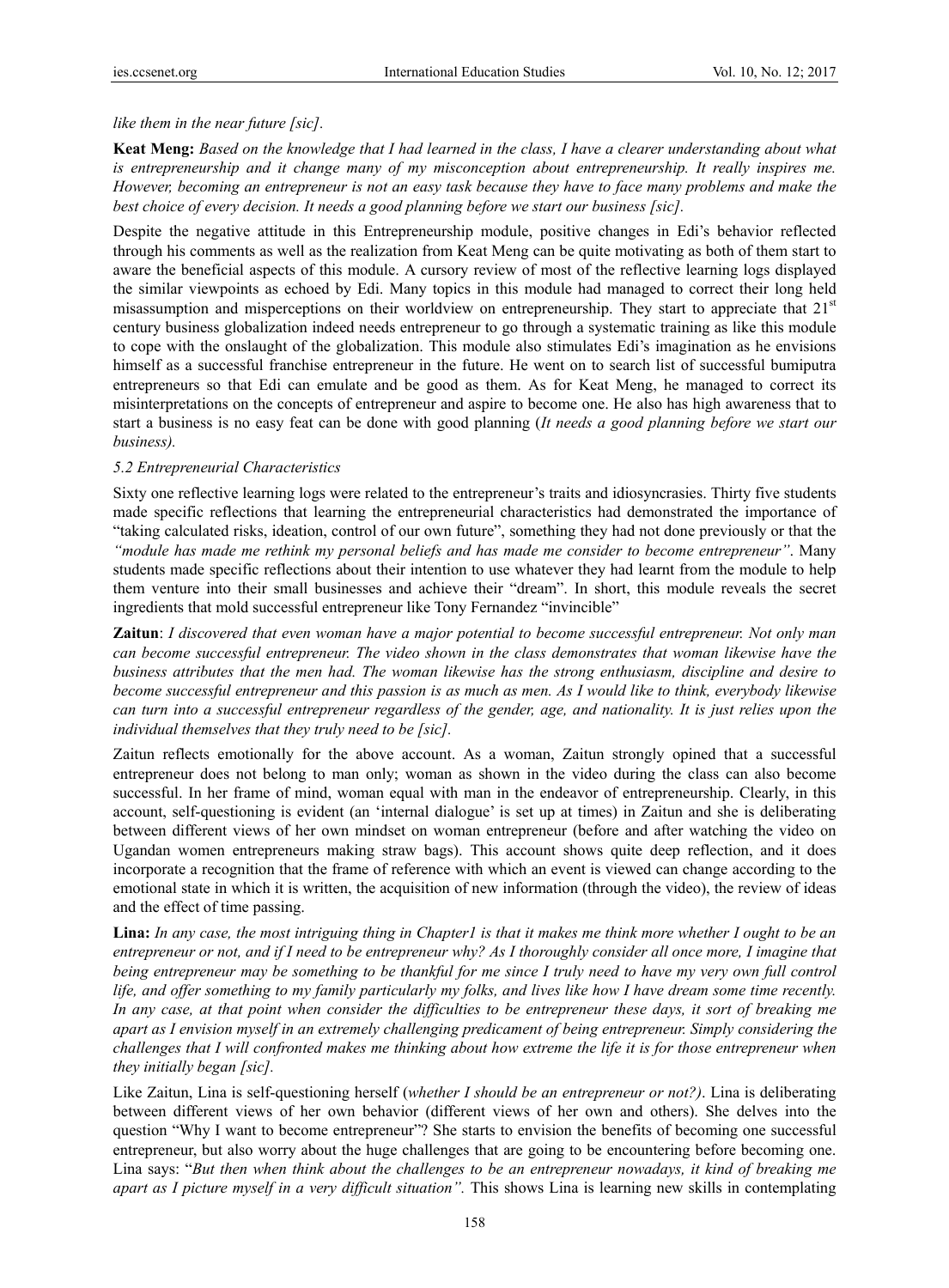and decision making. In addition, it unveils the feelings of insecurity when she visualizes the difficult road ahead of a budding entrepreneur.

**Rosna:** *There are a few characteristics of an entrepreneur. Dare to take risk, hardworking, creative and innovative, open-minded, energetic, self-confident, and optimistic are some of the characteristics of the entrepreneur. Some of the people believe that entrepreneurs are born not create. However, it is not true. Most of the entrepreneurs are force to be an entrepreneur because of their condition. Sometimes, when people migrate to the other place, they will start a new business too because they have nothing at the new place. Beside, entrepreneur nowadays are born through knowledge. There are myths that say that "entrepreneur is those who do not do well in their academic." However, I do not agree with it [sic].* 

Rosna critically analyzed and opined that: "*Some people believe that entrepreneurs are born not create. However, it is not true.*" She recognizes how prior experience, thoughts (own and other's) interact with the production of her own behavior. She gave her own opinion and explains critically that: "*Most of the entrepreneurs are forced to be an entrepreneur because of their condition."* She goes on to explain all the rationale of why the entrepreneur is not born, but due to their predicaments. She also cited that immigrants tend to become an entrepreneur in the host country because their lack of origin endowment. Again, self-questioning is evident in her reflection; deliberating between different views of her own behavior (different views of her own and others). She further says that: "*entrepreneur, nowadays are born through knowledge"* and use this statement to debunk the myths that says: *"entrepreneur is those who do not do well in their academic."*

Rosna succinctly supported her argument with: "*entrepreneurship has become a core subject for every university's student",* such as in Malaysia context, therefore, all Malaysian entrepreneurs are well educated in the future. This is a logical argument. There is clear evidence of dialogic reflection in the final writing of Rosna. Ironically, Rosna reflection on the last thought of well-educated entrepreneur, stand in total contrast with the reflection of Sonia, which says: "E*ntrepreneur is the person who dislikes study."* 

#### *5.3 Opportunity Recognition*

As with entrepreneurial characteristics, all 61 logs contained reflections that related to the theme of opportunity recognition. The ability to recognize business opportunity is the main trait of any successful entrepreneur. According to the definition that researches consider the opportunity to be laying at the heart of the entrepreneurial process, an entrepreneur is an individual who is able to identify, evaluate and exploit opportunities (Shane, 2003; Venkataraman, 1997).

**Faridah:** *How we describe opportunity? Consider the possibility that, when opportunity come, and we don't know anything about it. After the class I attempt to look on the web about the meaning of opportunity. At that point just I understand that, there's no any specific definition about. Suppose in one situation, there are less people selling fried banana at the territory, at that point a man begin a fried banana business without understanding these variables. Does it imply that the individual didn't perceive the opportunity and snatch it? In my understanding, I don't think the individual grab the opportunity despite the fact that he made an awesome job. To me, opportunity acknowledgment more towards the individual continue pondering what sort of food has not been offering at his area, at that point he make sense of that it's fried banana! [sic].* 

Reflection by Faridah depicts the student engaging in asking self-critical question about what is "opportunity". That made her thinks very hard about this magic word and then; synchronizes the meaning of "opportunity" to his/her own cognitive map.

Self-questioning is evident: "*What if, when opportunities come, and we don't know anything about it*?" This critical question posed by Faridah demonstrated there are sense of 'mulling about', discourse with self and an exploration of the role of self in entrepreneurship module. Faridah tries curiously to find the meaning of "opportunity". Even though Faridah cannot find one to her satisfaction, she did try to make sense of the term with a good example. The example given showed Faridah try hard to find closure on the term "opportunity"

**Rahimah:** *I once worked at a general store that offers merchandise worth RM2. I discovered numerous purchasers buy products in our store on the grounds that the cost is less expensive than other stores. In uncertain financial conditions, high costs would make the clients to change to cheaper store that can offer low costs for them. This demonstrates the entrepreneur can utilize innovative pricing mechanism in difficult economic situation as an opportunity to offer their products.* 

In the above account, Rahimah try to connect her working experience in the supermarket and the entrepreneurial concepts of creative pricing, opportunity and economic conditions. Rahimah use her keen sense of observation to deduce the concepts of "opportunity" by making a connection between low price strategy and uncertain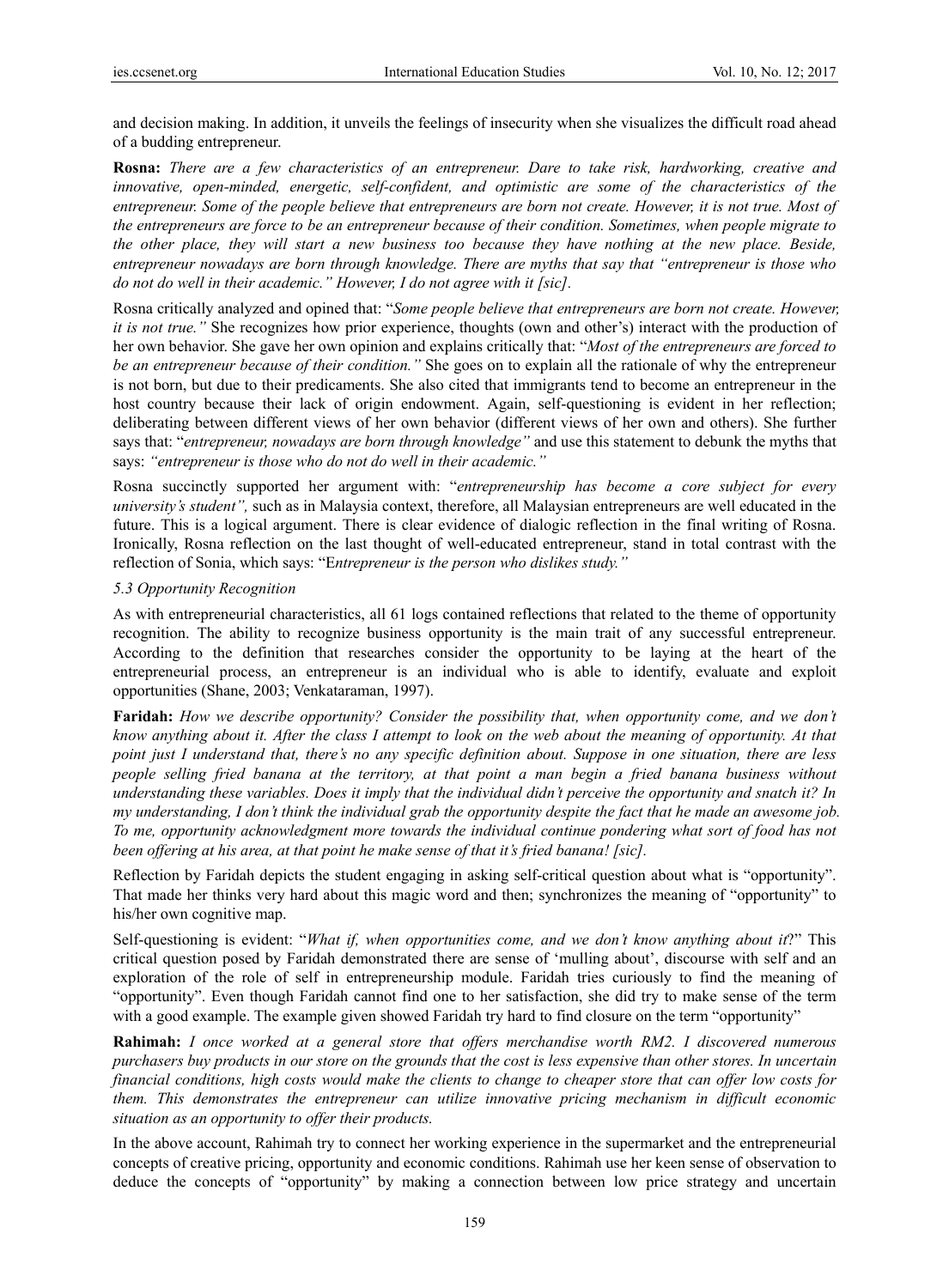economic situation. Her reflection signifies opportunity never fall from the thin air, but rather through skillful orchestration between strategy and environment.

**Wong:** *Opportunity is very important for an entrepreneur because opportunity is rather than just idea. If an entrepreneur has a good idea, but he or she do not has the chance to present or show to the other which mean that his or her idea will not be known by the public and hard to success. They always need to observe and understand the trend of the business. In addition, they will not miss the opportunity which will change the future of the business. Beside, entrepreneur must be sensitive to the surrounding. A little change of the environment may lead to a huge change of the business especially the technology. Therefore, every entrepreneur must put effort in finding the opportunity and sensitive to the surrounding to ensure that their business can be success.* 

Wong reflective writing is a metacognitive, "thinking about your thinking" process (Martinez, 2006) through *"Opportunity is very important for an entrepreneur because opportunity is rather than just an idea. If an entrepreneur has a good idea, but he or she does not have the chance to present or show to the other which mean that his or her idea will not be known by the public and hard to success" and "A little change of the environment may lead to a huge change of the business especially the technology".*

The above account requires Wong to use analytical skills (i.e. higher order thinking skills), to differentiate between idea and opportunity rather than merely create a narrative. As a metacognitive process, Wong is able to appreciate the deeper, underlying issues of entrepreneurship (Martinez, 2006), rather than accepting a superficial interpretation of the problem, which may present in an entrepreneurial context such as technological advancement (Mair, 2011).

# *5.4 Creativity & Innovation*

Forty five reflective learning logs comprised of the topic business creativity and innovation. Many reflections cite that there are vast differences between creativity and innovation. Shane (2003) emphasizes an entrepreneur's creative role in innovation, with the observation that many founding teams use various forms of brainstorming to increase the number of new ideas, and thus enhance creativity as an important foundation for innovation. For many aspiring entrepreneurs, creativity and innovation become the convergence of the reflections.

**Wen Hui:** *Entrepreneur need to produce novel idea in business to deliver new product not yet available in the market and that can't be imitated by contenders. For instance, Cirque de Soleil, which utilizes `Blue Ocean Strategy', in a business where no business visionaries who can compete in the business. Cirque de Soleil has been working together novel circus where it has artists who have high mastery and extraordinary in doing fascinating gymnastic activities. This circus business receives overwhelming reaction from customer since it is unique in relation to the ordinary circus [sic].* 

Wen Hui quote world class circus like Cirque du Soleil, which uses the Blue Ocean Strategy come to the fore of her reflection. She was able to connect creativity and innovation with Cirque du Soleil. The Blue Ocean Strategy requires the entrepreneur to create new ideas to produce new products not yet available in the market and cannot be imitated by the competitors. The uses of this unique example demonstrated the depth of propositional knowledge and the ability of Wen Hui to connect innovation and business bottom-line.

**Juliana:** *Today our class instructor let us watch a video about lady entrepreneur in Uganda. From this video I can see it is an exceptionally poor nation. However, people did not surrender their life; they are doing diligent work for progress, particularly for woman entrepreneur. A woman entrepreneur gathers utilized straw from trash site, reuse the utilized straw and change item like into woman purse, shoes, and lady embellishments. From here I see the woman entrepreneur is exceptionally inventive. At the point when the machine used to straighten the straw breakdown, she even utilized her own particular teeth and blade to smooth the straw [sic].* 

Juliana is touched by the heart-wrenching video showcased true-grit creative women entrepreneurs in a poverty stricken country called Uganda. Through this video, Juliana narrates what she observed from the hard lives of the woman entrepreneur in Uganda. The description is succinct – just sufficient to raise the issues. Extraneous information is not added. It is not a story. The focus is in the attempt to reflect on the event and to learn from it. There is more of a sense of Juliana standing back from the event in the video; in order to reflect better on her actions and in order to be more effectively critical.

# *5.5 Descriptive Writing (Non-Existence of Reflection)*

In this SoTL, there were seventy samples of reflective learning logs that scored five per cent and below five per cent point (see Appendix 2). All of them achieved Level 1 (non-existence of reflection) in the reflective framework proposed by Hatton & Smith (1995). Descriptive writing is a depiction of events or academic reports. There is no critical discussion but a mere regurgitation of the event. Most of the reflective learning of this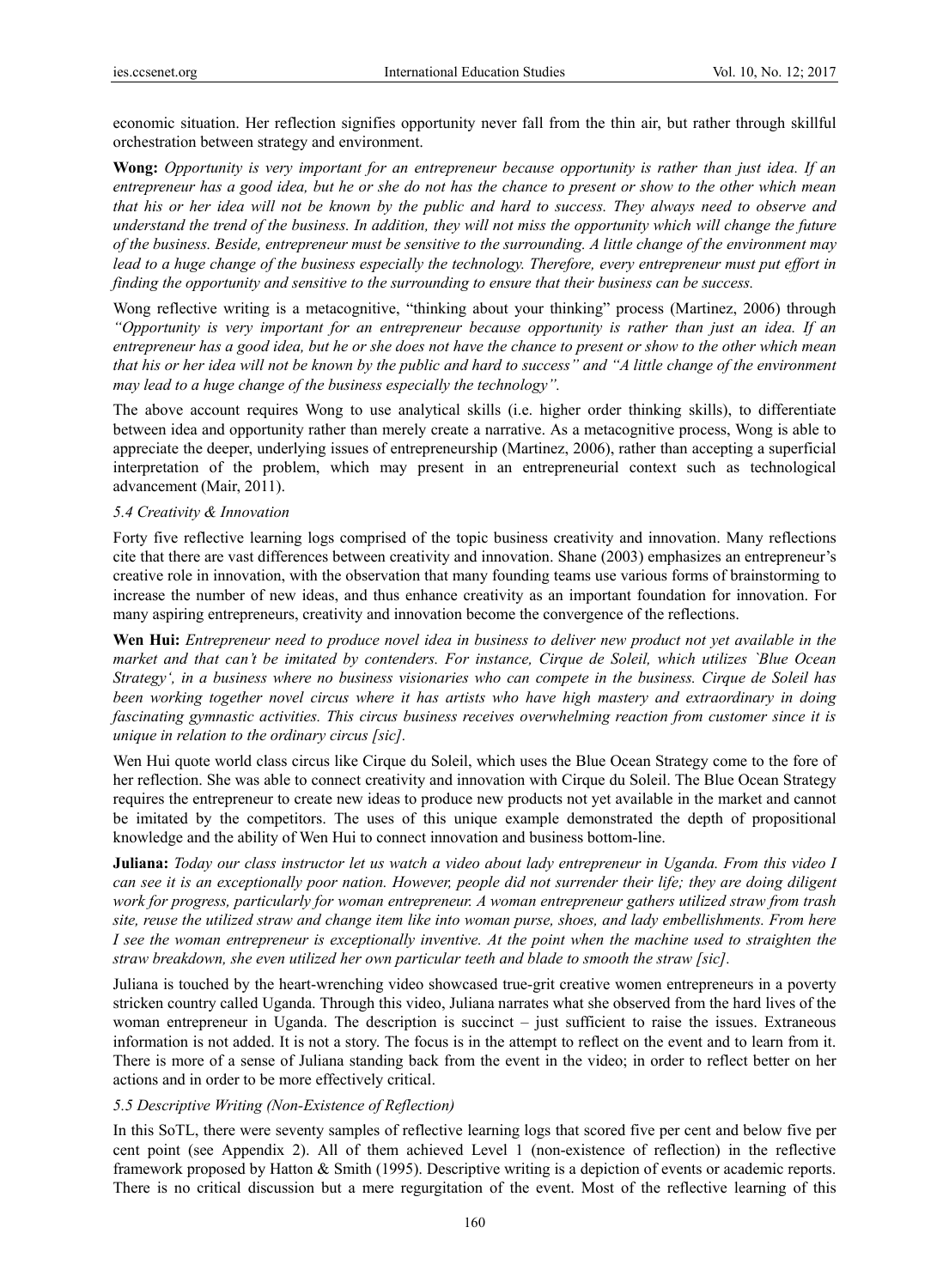category is considered not to show any confirmation of reflection. The followings are some of the accounts:

**Aminah:** *Franchising is a partial autonomous business that individual pays the franchise fees and royalty in exchange for the brand name and trademark that will be used to sell the high acclaimed product and their service. This business model is much easier to manage and less risk compared to the entrepreneur that set up their own business. For instance like Mc Donald which has establishment for everywhere throughout the entire that numerous franchisees pay the charges to maintain their business (sic).* 

This account written by Aminah is descriptive and it contains little reflection. The account describes what is a franchise, its characteristics and some of the benefits – but all in the context of an account of the event. Generally, one point is made at a time and ideas are not linked. It was wordy, tended to be meaningless and lacked sophisticated vocabulary. Overall, the writing was particularly colloquial in style.

**Ana:** *A business person is somebody who arranges, oversees, and accepts the risk of a business or venture. A business person is a catalyst of progress. Additionally, a business person who is makes profits. The profits and loss arrangement of free enterprise serves to rapidly deal with the numerous new configurations of resources find [sic].* 

The above definition written by Ana was well versed but the entrepreneurial concepts are taken on without questioning them or considering them in depth. It is very descriptive. It could be a reasonably written account of an event that could serve as a basis on which reflection might start on an entrepreneur's risk taking behavior and efficient resource allocation through the profit-and-loss system, though it hardly signals any material for reflection – other than the last few words stated "*positive side of business failure".*

**Fais:** *Lecturer start new chapter on the topic of capitalizing and financing. In this part lecturer clarifies why most new start up require financing or subsidizing. What's more there is additionally help to discover alternative asset monetization, for example, venture capitalist, crowd financing and inventive sources. Lecturer are additionally clarifies about bootstrapping, meaning which being thrifty and there are nine variations of bootstrapping strategies [sic].* 

Instead of using first party address, Fais tends to use third party address such as lecturer in writing his reflection. Critical reflection very much focused on the individual discourse with self and an exploration of the role of self in events and actions. The above narration is very much descriptive in nature and hardly contains any significant materials for reflection. The writing reflects a mere regurgitation of learning materials from the textbooks and the lecturer's power point slides. There was a lack of sophistication in the writing.

The reflection by the above three sampled students in this study indicated the reflective learning logs were descriptive in nature. The writings from the reflection, learning log were a mere regurgitation from the PowerPoint slides and text books given in lectures throughout the 14 week class. They were written in reporting style, all in regard to the account of the event and enlisting everything happen in that particular week. The reflective learning log failed to capture subjective elements like thoughts, feelings, how well (or bad) it went, what the students had learnt, what he/she will do differently next time (Miller, Tomlinson, & Jones, 1994). Based on the frequency of score for graded reflective learning log, seventy five students merely self-reported the contents of the lectures throughout the semester that have no reflection at all (some of their reflections were highlighted in the reflections of student 16-20). Another thirty five students produce the works that contain descriptive reflection from one perspective. Only twenty six students were able to reflect critically at level four (Hatton & Smith, 1995) in certain themes in entrepreneurship module.

# **6. Conclusion**

This SoTL found out that reflective writing was a new kind of assessment to many business students and should have been unequivocally instructed in the respective subject. The results have affirmed that a pressing need for the adoption of critical writing skills among the undergraduate students so to help them grow professionally and develop their entrepreneur aptitude. The ten percent weighting given to this graded formative assessment and it is a substantial grade. While the result of the study may not offer solid evidence on the capability of the students in reflective writing, it will be abnormal, should inability exist due to the attitude problems of willingly to forfeit ten percent by not writing reflectively. Thus, it may necessitate further examination.

In view of the findings of the sixty one understudies who had shown a capacity in reflective writing, it is proposed that maybe the university ought to consider offering coursework that contain a segment of reflective writing as a major aspect of the formative assessment. All things considered, if this is actualized, undergraduates of such capacity like the one in this study would have been benefited from such assessment (Greene, 2014) and which they were allowed to form a broader perspective in relation to the module undertaken. This in turns will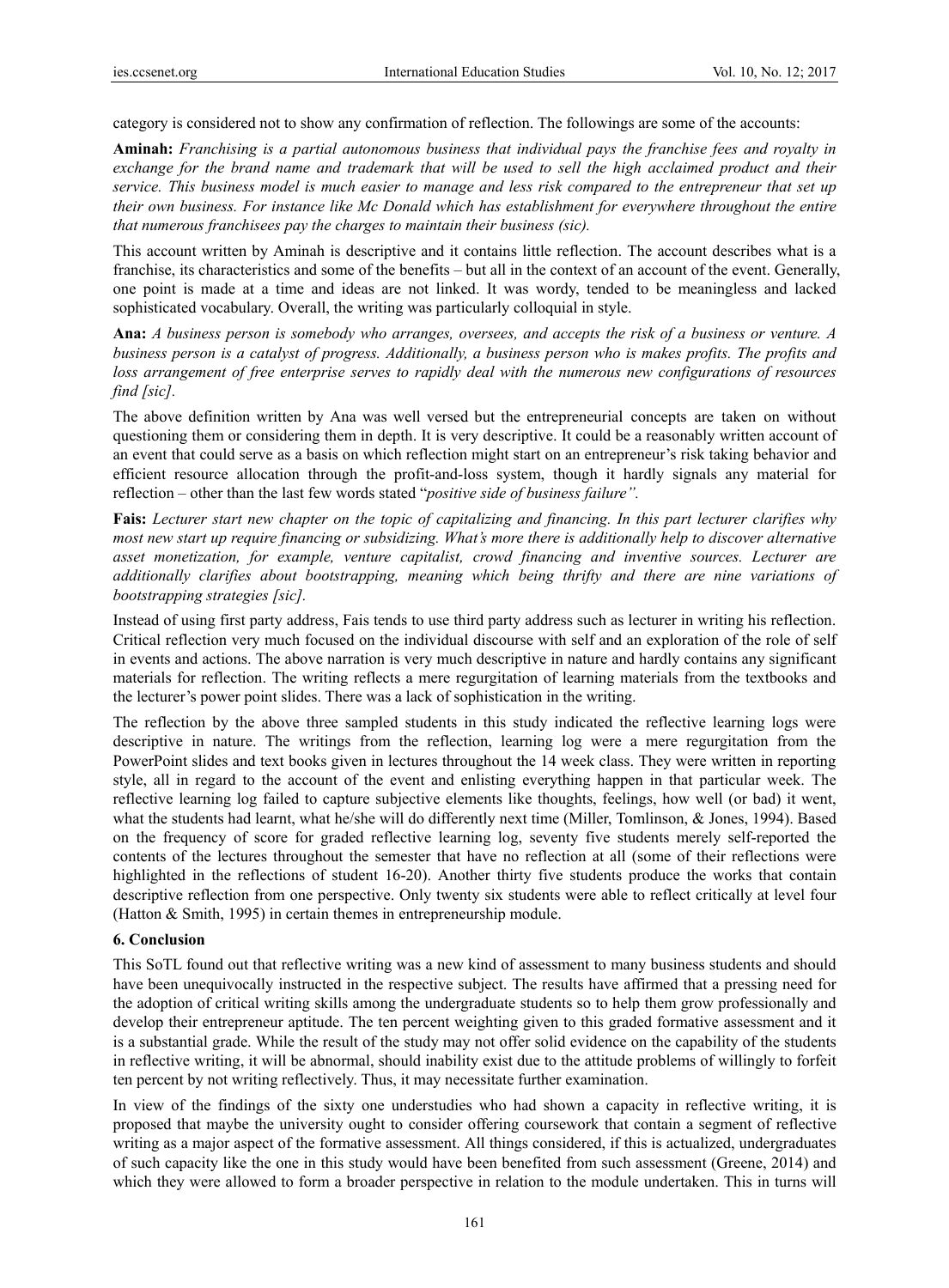facilitate the development of reflective ability as a learned behavior (Gustafson & Bennett, 1999).

By maintaining a learning log for the past fourteen weeks in this Entrepreneurship module, students can record and comment their every week entrepreneurship lesson in a profound manner. They can self-track their perspectives in their first class in this module and monitor their evolved entrepreneurship knowledge and perspectives as the lecture progress until the end of the semester. In the process, they immerse in self-discovery in the world of entrepreneurship and self-tracking personal growth and cognitive development. Reflective learning logs enable students to clearly identify their own thinking in entrepreneurship, the risks involved, the myths of becoming an entrepreneur, opportunity and execution intelligence – a method that promotes deep learning as depicted in the students' comments on the findings section in this study. Research has identified that reflection can help people to change. Although most of the students registering for this module are young undergraduate, and have limited experience to draw from to reflect upon certain issues (this is the findings from this study). But despite these barriers, reflective learning log make entrepreneurship learning congruent with the suggestion to teach entrepreneurship as a method rather than as a process. Reflective learning log provides students with a profound insight into their own world of academic and; hopefully in the future, their professional growth as reflection become a habit for our student.

#### **Acknowledgments**

This research would not have been possible without the funding from the Scholarship of Teaching and Learning (SoTL) Grant awarded by the Unit of Teaching and Learning Centre at the University Utara Malaysia (KOD SO 13396).

#### **References**

- Angelo, T. A. (1991). Introduction and overview: From classroom assessment to classroom research. In T. A. Angelo, & K. P. Cross (Eds.), *Classroom research: Early lessons from success* (pp. 7-15). San Francisco: Jossey-Bass. https://doi.org/10.1002/tl.37219914603
- Chalk, P., & Hardbattle, D. (2007). Does reflective writing in PDP improve science and engineering students learning? *Investigations in University Teaching and Learning, 4*(2), 33-41.
- Cochran-Smith, M., & Lytle, S. L. (1993). *Inside outside: Teacher research and knowledge*. New York: Teachers College Press.
- Cowan, J. (1998). *On becoming an innovative university teacher: Reflection in action*. The Society for Research into Higher Education and Open University Press, UK.
- Dewey, J. (1933). *How we think?* D.C. Heath and CO, Boston, MA.
- Elliott, J. (1991). *Action research for educational change*. Philadelphia, PA: Open University Press.
- Fiet, J. O. (2001). The pedagogical side of entrepreneurship theory. *Journal of Business Venturing, 4*(2), 101-117. https://doi.org/10.1016/S0883-9026(99)00042-7
- Gray, D. E. (2004). *Doing research in the real world*. Thousand Oaks: Sage.
- Greene, P. G. (2014). Four Approaches to Teaching Entrepreneurship as a Method. Babson College.
- Gustafson, K., & Bennett, W. (1999). Issues and difficulties in promoting learner reflection: Results from a three-year study.
- Harvey, L., & Knight, P. (1996). *Transforming Higher Education*. SRHE and Open University Press, Buckingham
- Hatton, N., & Smith, D. (1995). Reflection in teacher education toward definition and Implementation. *Teaching and Teacher Education, 11*(1), 33-49. https://doi.org/10.1016/0742-051X(94)00012-U
- Holland., L (2013). Student reflections on the value of a professionalism module. *Journal of Information, Communication and Ethics in Society, 11*(1), 19-30. https://doi.org/10.1108/14779961311304130
- Katz, J. A. (2006). *And another thing*. White Paper, USASBE National Conference.
- Katz, J. A. (2008). Fully mature but not fully legitimate: a different perspective on the state of entrepreneurship education. *Journal of Small Business Management, 46*(4), 550-566. https://doi.org/10.1111/j.1540-627X.2008.00256.x
- Kneale, P. (1997). *The rise of the 'strategic student': How can we adapt to cope?* Facing Up to Radical Change in Universities and Colleges.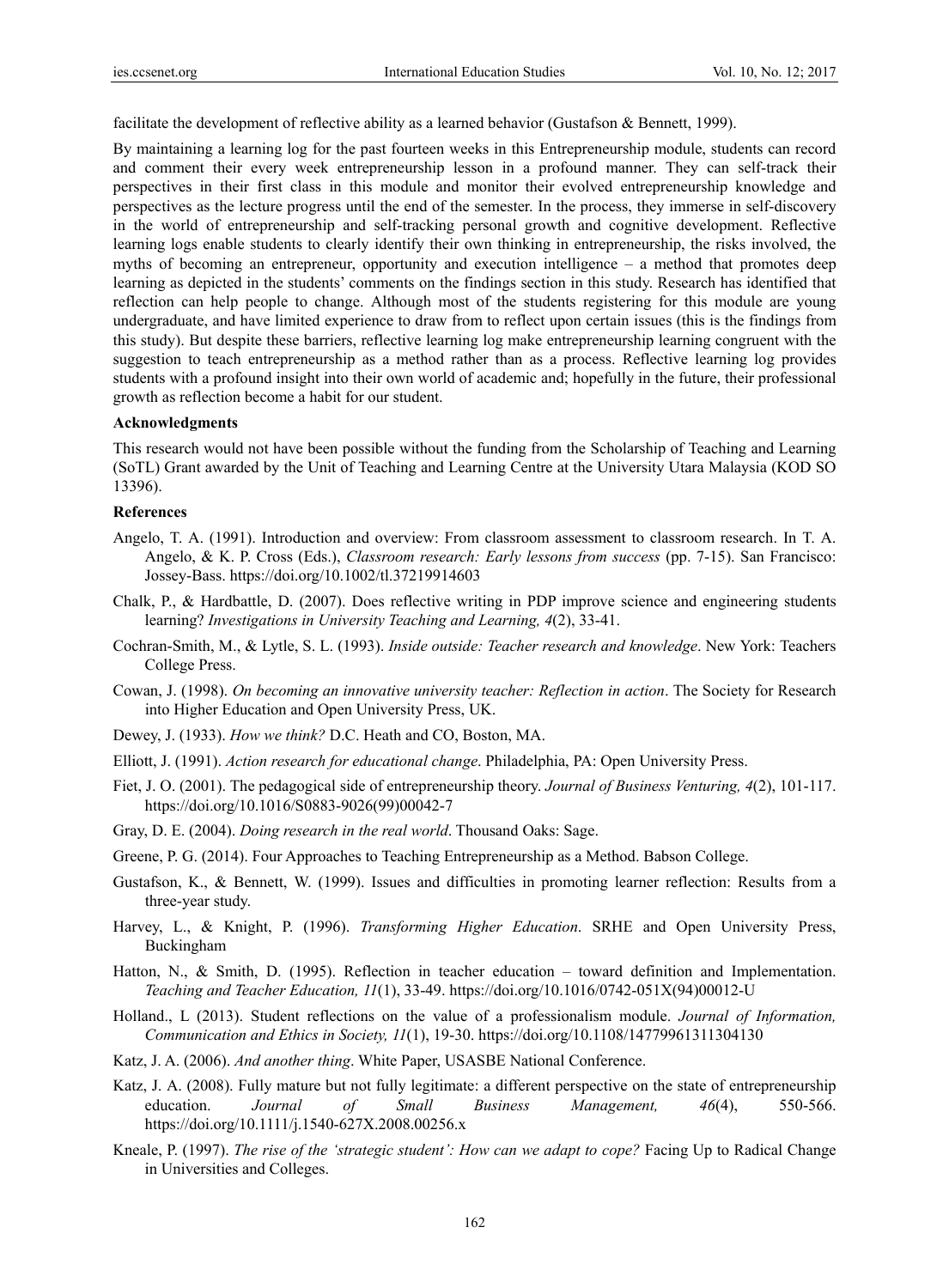- Kuratko, D. F. (2004). Entrepreneurship education: emerging trends and challenges for the 21st century. Keynote Address at the US Association of Small Business and Entrepreneurship. Retrieved from https://www.usasbe.org/pdf/CWP-2003-kuratko.pdf
- Kuratko, D. F. (2005). The emergence of entrepreneurship education: development, trends, and challenges. *Entrepreneurship Theory & Practice, 2*9(5), 577-597. https://doi.org/10.1111/j.1540-6520.2005.00099.x
- Mair, C. (2011). Using technology for enhancing reflective writing, metacognition and learning. *Journal of Further & Higher Education, 36*(2), 147-167. https://doi.org/10.1080/0309877X.2011.590583
- Marshall, C., & Rossman, G. B. (1999). *Designing qualitative research* (3rd ed.). Thousand Oaks: Sage.
- Martinez, M. E. (2006). What is metacognition? *Phi Delta Kappan, 87*(9), 696-699. https://doi.org/10.1177/003172170608700916
- Miller, C., Tomlinson, A., & Jones, M. (1994). *Researching Professional Education, University of Sussex*.
- Moon, J. (1999). *Reflection in Learning and Professional Development: Theory and Practice*. Kogan Page, London. https://doi.org/10.1038/21778
- Schön, D. (1987). *Educating the Reflective Practitioner*. London: Jossey-Bass.
- Shane, S. A. (2003). *A General Theory of Entrepreneurship: The Individual-Opportunity Nexus*. Edward Elgar Publishing, Cheltenham. https://doi.org/10.4337/9781781007990
- Solomon, G. T. (2006). *Are we teaching small business management to entrepreneurs and entrepreneurship to small business managers?* White Paper, USASBE National Conference.
- Stamper, C. (1996). *Fostering reflective thinking through computer mediated journaling*.
- Strauss, A., & Corbin, J. (1998). *Basics of qualitative research: Grounded theory procedures and techniques* (2nd ed.). Thousand Oaks: Sage.
- Venkataraman, S. (1997). The distinctive domain of entrepreneurship research", Advances in Entrepreneurship. *Firm Emergence and Growth, 3*(1), 119-138.
- Yinger, R. J., & Clark, C. M. (1981). *Reflective Journal Writing: Theory and Practice*. Occasional Paper (50), Institute for Research on Teaching, Michigan State University.

#### **Appendix 1**

|  |  |  |  | Records on the Total Subjects Taken and Total Subjects with Reflective Learning Log (N=140 students) |
|--|--|--|--|------------------------------------------------------------------------------------------------------|
|--|--|--|--|------------------------------------------------------------------------------------------------------|

| Matric No. | <b>Total Subjects</b><br>Taken (Subject) | Matric No. | <b>Total Subjects</b><br>Taken (Subject | Matric No. | <b>Total Subjects</b><br>Taken (Subject) | Matric No. | <b>Total Subjects</b><br>Taken (Subject |
|------------|------------------------------------------|------------|-----------------------------------------|------------|------------------------------------------|------------|-----------------------------------------|
|            | with reflective                          |            | with reflective                         |            | with reflective                          |            | with reflective                         |
|            | learning log)                            |            | learning log)                           |            | learning log)                            |            | learning log)                           |
| 219792     | 30(1)                                    | 227437     | 17(1)                                   | 225447     | 17(1)                                    | 227810     | 20(1)                                   |
| 219868     | 25(2)                                    | 227440     | 21(1)                                   | 225513     | 18(1)                                    | 227976     | 19(1)                                   |
| 220372     | 28(2)                                    | 227576     | 21(2)                                   | 225628     | 18(1)                                    | 228031     | 20(1)                                   |
| 220488     | 30(2)                                    | 227584     | 21(1)                                   | 225707     | 17(1)                                    | 228050     | 18(1)                                   |
| 220540     | 29(1)                                    | 227875     | 19(1)                                   | 225740     | 17(1)                                    | 228068     | 18(1)                                   |
| 221390     | 29(1)                                    | 228011     | 19(1)                                   | 225837     | 19(1)                                    | 228346     | 19(1)                                   |
| 221573     | 29(2)                                    | 228018     | 19(2)                                   | 225949     | 19(1)                                    | 228348     | 19(1)                                   |
| 221577     | 29(1)                                    | 228064     | 17(1)                                   | 225955     | 18(1)                                    | 228492     | 16(1)                                   |
| 221632     | 29(1)                                    | 228382     | 19(1)                                   | 225986     | 19(1)                                    | 228504     | 17(1)                                   |
| 221812     | 28(1)                                    | 228405     | 19(2)                                   | 226036     | 18(1)                                    | 229131     | 19(1)                                   |
| 221822     | 29(1)                                    | 228416     | 18(1)                                   | 226058     | 17(1)                                    | 229135     | 18(1)                                   |
| 221862     | 29(1)                                    | 228563     | 14(1)                                   | 226100     | 18(1)                                    | 216678     | 33(1)                                   |
| 222068     | 30(1)                                    | 228592     | 15(1)                                   | 226211     | 18(1)                                    | 222146     | 30(1)                                   |
| 222071     | 29(1)                                    | 229128     | 19(1)                                   | 226309     | 18(1)                                    | 223193     | 29(1)                                   |
| 222083     | 29(1)                                    | 230227     | 12(1)                                   | 226633     | 18(1)                                    | 223206     | 31(1)                                   |
| 222302     | 33(1)                                    | 230276     | 12(1)                                   | 226689     | 18(1)                                    | 223214     | 30(1)                                   |
| 222342     | 28(1)                                    | 219701     | 30(1)                                   | 226857     | 18(1)                                    | 223244     | 29(1)                                   |
| 224135     | 23(1)                                    | 220781     | 30(1)                                   | 227145     | 18(1)                                    | 223305     | 29(1)                                   |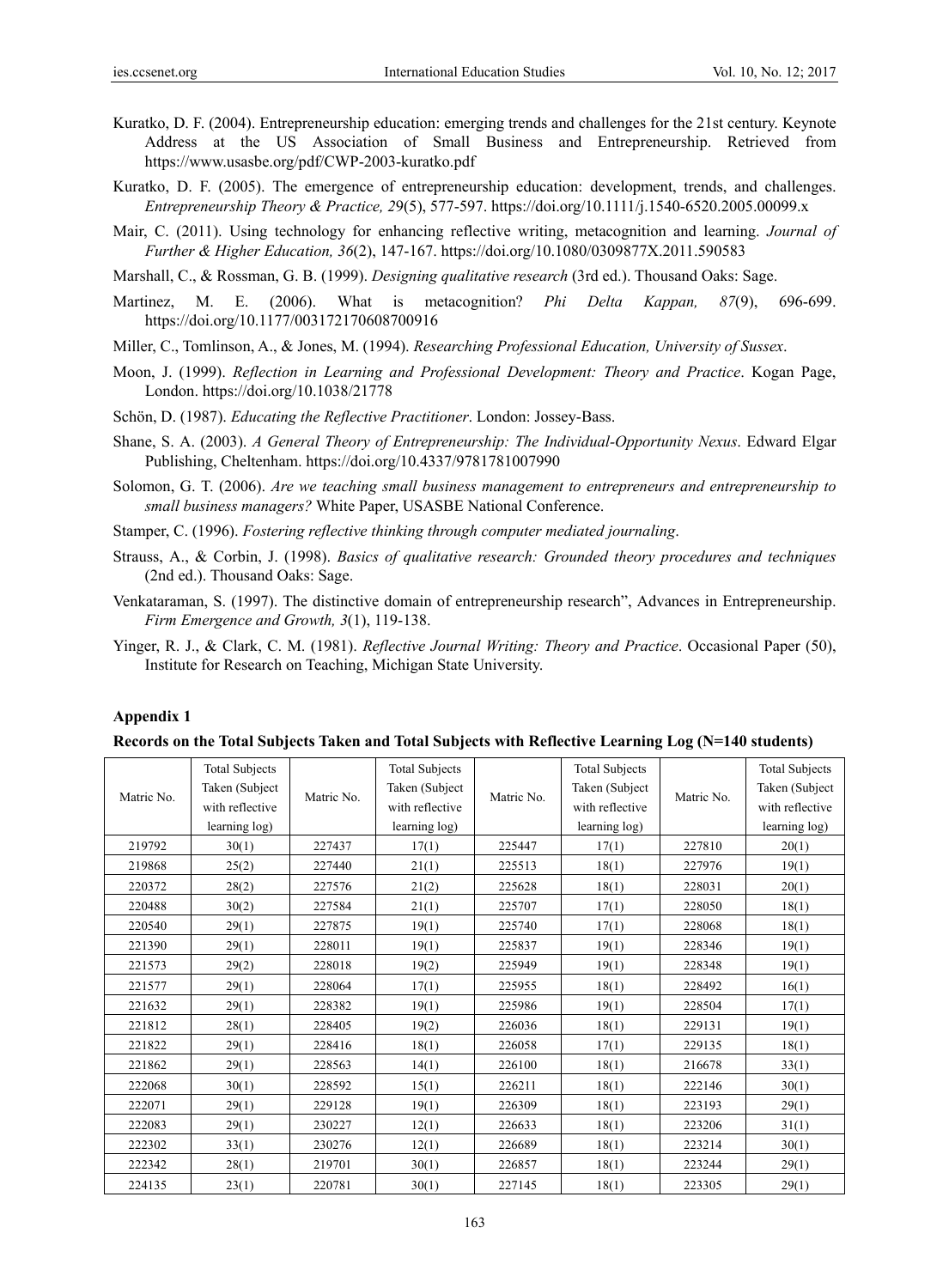| 225622 | 18(1) | 220807 | 29(1) | 227160 | 18(1) | 225727 | 29(1) |
|--------|-------|--------|-------|--------|-------|--------|-------|
| 225976 | 18(1) | 221298 | 28(1) | 227167 | 17(1) | 225776 | 18(1) |
| 226101 | 21(1) | 221318 | 28(1) | 227272 | 17(1) | 225781 | 18(1) |
| 226168 | 19(1) | 221447 | 30(1) | 227315 | 19(1) | 226106 | 18(1) |
| 226245 | 18(1) | 222041 | 29(1) | 227492 | 19(1) | 226176 | 18(1) |
| 226281 | 18(1) | 222093 | 29(1) | 227599 | 17(1) | 226184 | 18(1) |
| 226296 | 18(1) | 223304 | 18(1) | 227606 | 18(1) | 226297 | 18(1) |
| 226566 | 18(1) | 225280 | 18(1) | 227649 | 18(1) | 226321 | 18(1) |
| 226958 | 17(1) | 225329 | 17(1) | 227663 | 18(1) | 226323 | 17(1) |
| 227379 | 18(1) | 225378 | 17(1) | 227685 | 18(1) | 226328 | 20(1) |
| 226426 | 18(1) | 226591 | 18(1) | 226704 | 18(1) | 227525 | 18(1) |
| 226430 | 18(1) | 226608 | 18(1) | 226718 | 18(1) | 227569 | 19(1) |
| 226438 | 18(1) | 226616 | 18(1) | 226764 | 18(1) | 227868 | 18(1) |
| 226456 | 17(1) | 226688 | 18(1) | 227075 | 18(1) | 227901 | 18(1) |
| 227919 | 19(1) | 228301 | 18(1) | 227390 | 18(1) | 229129 | 18(1) |
| 227982 | 18(1) | 228303 | 18(1) | 227445 | 17(1) | 230183 | 12(1) |
| 227983 | 18(1) | 228340 | 18(1) | 228273 | 19(1) | 228350 | 18(1) |

# **Appendix 2**

# **Mark Sheets for Reflective Learning Log (10%) (N=136)**

| Matric<br>No. | Reflective<br>Learning   | Matric<br>No. | Reflective<br>Learning Log | Matric<br>No. | Reflective<br>Learning Log | Matric<br>No. | Reflective<br>Learning Log | Matric<br>No. | Reflective<br>Learning Log |
|---------------|--------------------------|---------------|----------------------------|---------------|----------------------------|---------------|----------------------------|---------------|----------------------------|
|               | $Log(10\%)$              |               | $(10\%)$                   |               | $(10\%)$                   |               | $(10\%)$                   |               | $(10\%)$                   |
| 219792        | 6                        | 227437        | 5                          | 225447        | 5                          | 227810        | 6                          | 226426        | 5                          |
| 219868        | 6                        | 227440        | 5                          | 225513        | 5                          | 227976        | 6                          | 226430        | 5                          |
| 220372        | 6                        | 227576        | 8                          | 225628        | 5                          | 228031        | 6                          | 226438        | 5                          |
| 220488        | 6                        | 227584        | 6                          | 225707        | 5                          | 228050        | 5                          | 226456        | 5                          |
| 220540        | 5                        | 227875        | 5                          | 225740        | 5                          | 228068        | 5                          | 226591        | 5                          |
| 221390        | $\overline{\phantom{a}}$ | 228011        | 6                          | 225837        | $\overline{4}$             | 228346        | $\overline{4}$             | 226608        | 6                          |
| 221573        | 6                        | 228018        | 5                          | 225949        | 5                          | 228348        | $\overline{4}$             | 226616        | 5                          |
| 221577        | $\blacksquare$           | 228064        | 5                          | 225955        | 5                          | 228492        | 5                          | 226688        | $\overline{7}$             |
| 221632        | $\blacksquare$           | 228382        | 5                          | 225986        | $\overline{4}$             | 228504        | 5                          | 226704        | 5                          |
| 221812        | 6                        | 228405        | 5                          | 226036        | $\overline{4}$             | 229131        | 5                          | 226718        | 5                          |
| 221822        | 6                        | 228416        | $\tau$                     | 226058        | 5                          | 229135        | 6                          | 226764        | $\blacksquare$             |
| 221862        | $\overline{7}$           | 228563        | 5                          | 226100        | 5                          | 216678        | 1                          | 227075        | 5                          |
| 222068        | 6                        | 228592        | 5                          | 226211        | 6                          | 222146        | 5                          | 227390        | 5                          |
| 222071        | 5                        | 229128        | 6                          | 226309        | 5                          | 223193        | $\overline{7}$             | 227445        | 5                          |
| 222083        | 6                        | 230227        | 5                          | 226633        | 6                          | 223206        | 5                          | 227525        | 6                          |
| 222302        | 5                        | 230276        | 8                          | 226689        | $\overline{4}$             | 223214        | 5                          | 227569        | 6                          |
| 222342        | 6                        | 219701        | 5                          | 226857        | 6                          | 223244        | $\overline{7}$             | 227868        | 5                          |
| 224135        | 5                        | 220781        | 6                          | 227145        | 8                          | 223305        | 6                          | 227901        | 5                          |
| 225622        | 3                        | 220807        | 5                          | 227160        | $\overline{\mathcal{L}}$   | 225727        | $\tau$                     | 227919        | 6                          |
| 225976        | 5                        | 221298        | 5                          | 227167        | 5                          | 225776        | 6                          | 227982        | 5                          |
| 226101        | 5                        | 221318        | $\overline{7}$             | 227272        | 8                          | 225781        | 5                          | 227983        | 6                          |
| 226168        | 8                        | 221447        | 6                          | 227315        | $\overline{4}$             | 226106        | $\overline{7}$             | 228273        | $\overline{7}$             |
| 226245        | $\tau$                   | 222041        | 5                          | 227492        | 5                          | 226176        | 7                          | 228301        | 6                          |
| 226281        | $\tau$                   | 222093        | 6                          | 227599        | 7                          | 226184        | 5                          | 228303        | 9                          |
| 226296        | 6                        | 223304        | 6                          | 227606        | 6                          | 226297        | 5                          | 228340        | 9                          |
| 226566        | 6                        | 225280        | 5                          | 227649        | 5                          | 226321        | $\overline{7}$             | 228350        | 5                          |
| 226958        | 6                        | 225329        | $\overline{7}$             | 227663        | 5                          | 226323        | 5                          | 229129        | 5                          |
| 227379        | 8                        | 225378        | 8                          | 227685        | 5                          | 226328        | $\overline{7}$             | 230183        | $\tau$                     |